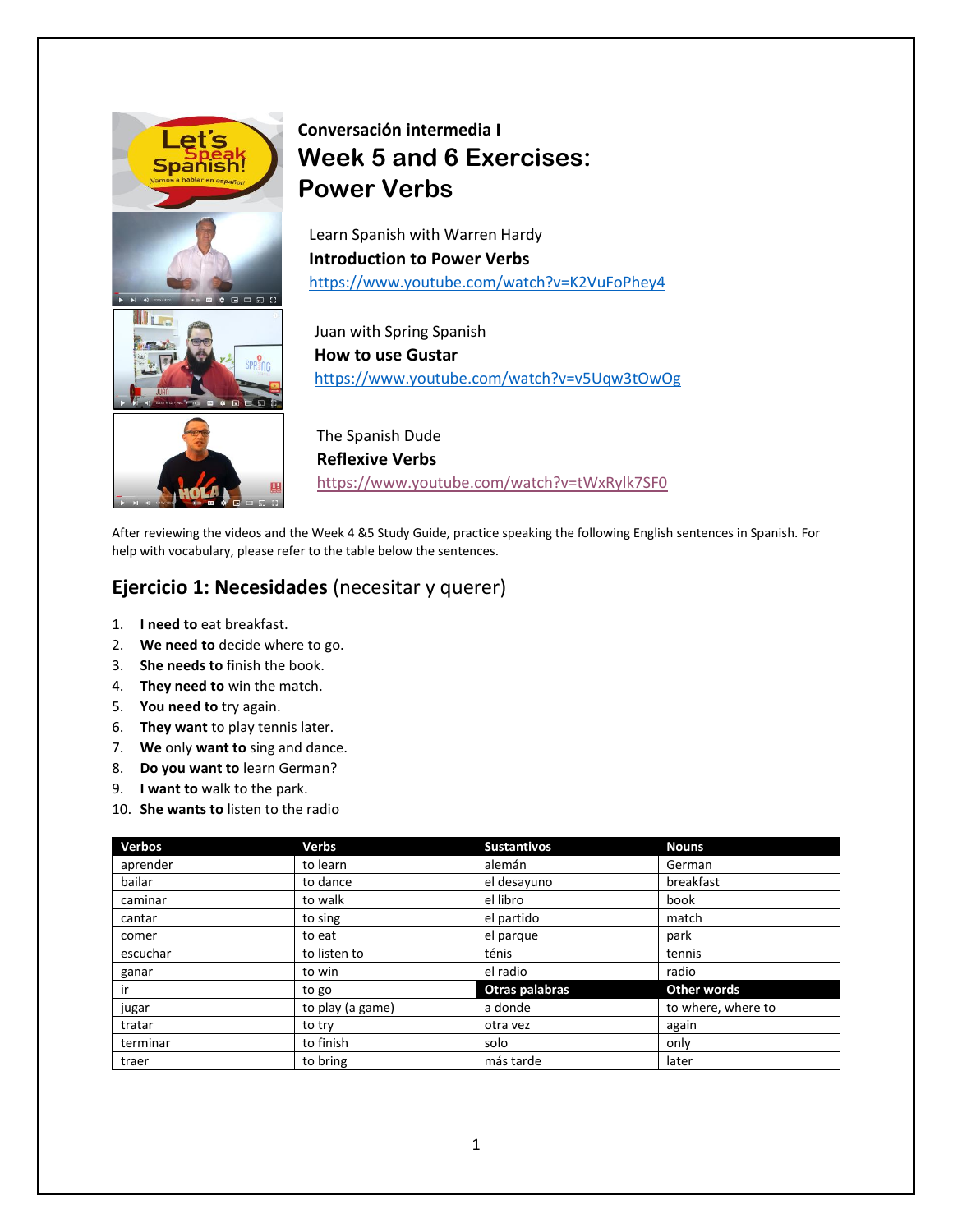#### **Ejercicio 2: Intenciones y habilidades** (ir a, tener que, poder, tratar de)

**Exercise:** Speak the following English sentences in Spanish. The first time through, speak only the power verb, and then add the rest of the sentence the next time.

- 1. **I´m going to** tell a story.
- 2. **We´re going to** travel in Mexico.
- 3. **Are you going to** visit your Aunt?\*
- 4. **Juan is going to** study in England.
- 5. **Ana and María are going to** return tomorrow.
- 6. **I have to** answer the call.
- 7. **We have to** leave the suitcases here.
- 8. **Jorge has to** talk with Sofía.
- 9. **They have to** invite their boss.\*
- 10. **Do you have to** leave?
- 11. **I can** help Ana.\*
- 12. **We can** play in the park today.
- 13. **Can you** attend the meeting?
- 14. **Juan can** answer the question.
- 15. **They can** wash the truck.
- 16. **I'm trying to** learn first aid .
- 17. **We're trying to** travel to Ireland.
- 18. What **are you trying to** say?
- 19. **Jorge is trying to** leave today.
- 20. **They always try to** help.

*\*Don´t forget the personal "a"*

| <b>Verbos</b> | <b>Verbs</b>     | <b>Subjuntivos</b>      | <b>Nouns</b>             |
|---------------|------------------|-------------------------|--------------------------|
| aprender      | to learn         | el camión, la camioneta | truck, pickup truck      |
| ayudar        | to help          | la historia             | story                    |
| asistir       | to attend        | Inglaterra              | England                  |
| contar        | to tell          | Irlanda                 | Ireland                  |
| contestar     | to answer        | el jefe                 | boss                     |
| decir         | to say           | la llamada              | call (usually telephone) |
| dejar         | to leave behind  | la maleta               | suitcase                 |
| estudiar      | to win           | el parque               | park                     |
| hablar        | to call          | la pregunta             | question                 |
| invitar       | to invite        | primeros auxilios       | first aid                |
| lavar         | to wash          | la reunión              | meeting                  |
| regresar      | to return        | el teléfono             | telephone                |
| salir         | to leave, go out | tío, tía                | uncle, aunt              |
| viajar        | to travel        | Otras palabras          | <b>Other words</b>       |
| visitar       | to visit         | qué                     | what                     |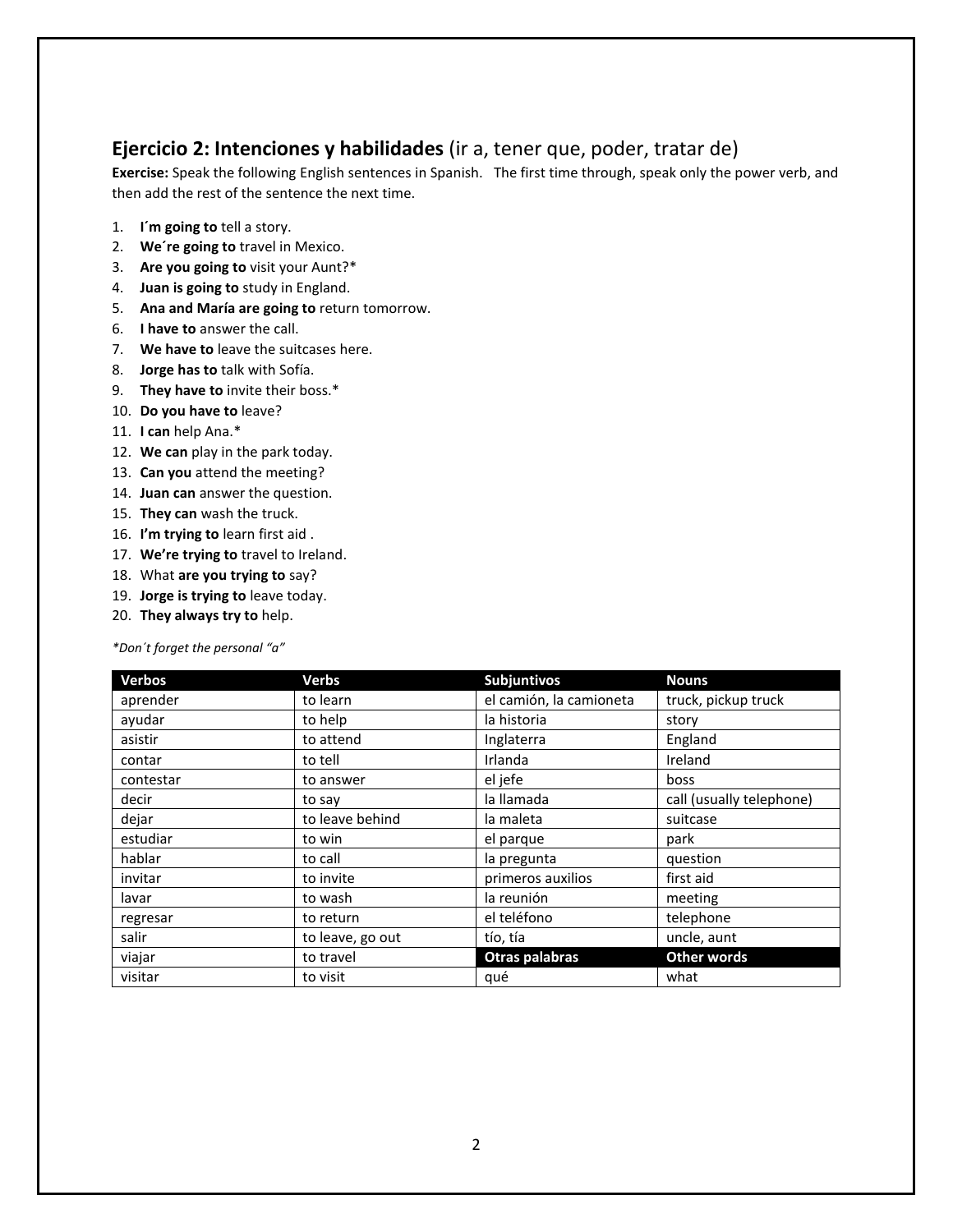#### **Ejercicio 3: Gustos y disgustos** (gustar y encantar)

**Exercise:** Speak the following English sentences in Spanish. The first time through, speak only the power verb, and then add the rest of the sentence the next time.

- 1. **I like to** eat.
- 2. **We like to** watch the game.
- 3. **Do you like to** play?
- 4. **Juan likes to** run.
- 5. **Jorge and Roberto don´t like to** lose.
- 6. **I love** the food here.
- 7. **We like** these apples.
- 8. **The boys would love to** win.
- 9. **Ana would like to** leave.
- 10. **I love** the mariachis.
- 11. **We would love to** travel.

| <b>Verbos</b> | <b>Verbs</b>     |
|---------------|------------------|
| comer         | to eat           |
| correr        | to run           |
| jugar         | to play (a game) |
| mirar         | to watch         |
| perder        | to lose          |
| salir         | to leave         |
| ganar         | to win           |
| viajar        | to travel        |

# **Ejercicio Extra: Verbos similares a gustar**

**Exercise:** Speak the following English sentences in Spanish.

- 1. I have a headache.
- 2. Does your arm hurt?
- 3. Juan has a stomachache.\*
- 4. This TV show fascinates me.
- 5. I lack the money for a gift.
- 6. Ana is missing her purse.\*
- 7. It seems to me that we are lost.
- 8. The situation bothers me.
- 9. I'm interested in studying biology.
- 10. Filipe is interested in sports.\* \*Don't forget the personal "a"

| <b>Verbos</b> | Verbs             | Otras palabras | Other words |
|---------------|-------------------|----------------|-------------|
| doler         | to hurt           | la cabeza      | head        |
| fascinar      | to fascinate      | el brazo       | arm         |
| faltar        | to lack           | el estómago    | stomach     |
| parecer       | to seem or appear | el regalo      | gift        |
| molestar      | to bother         | el bolso       | purse       |
| interesar     | to interest       | perdido(a)     | lost        |
| estudiar      | to study          | biología       | biology     |
|               |                   | deportes       | sports      |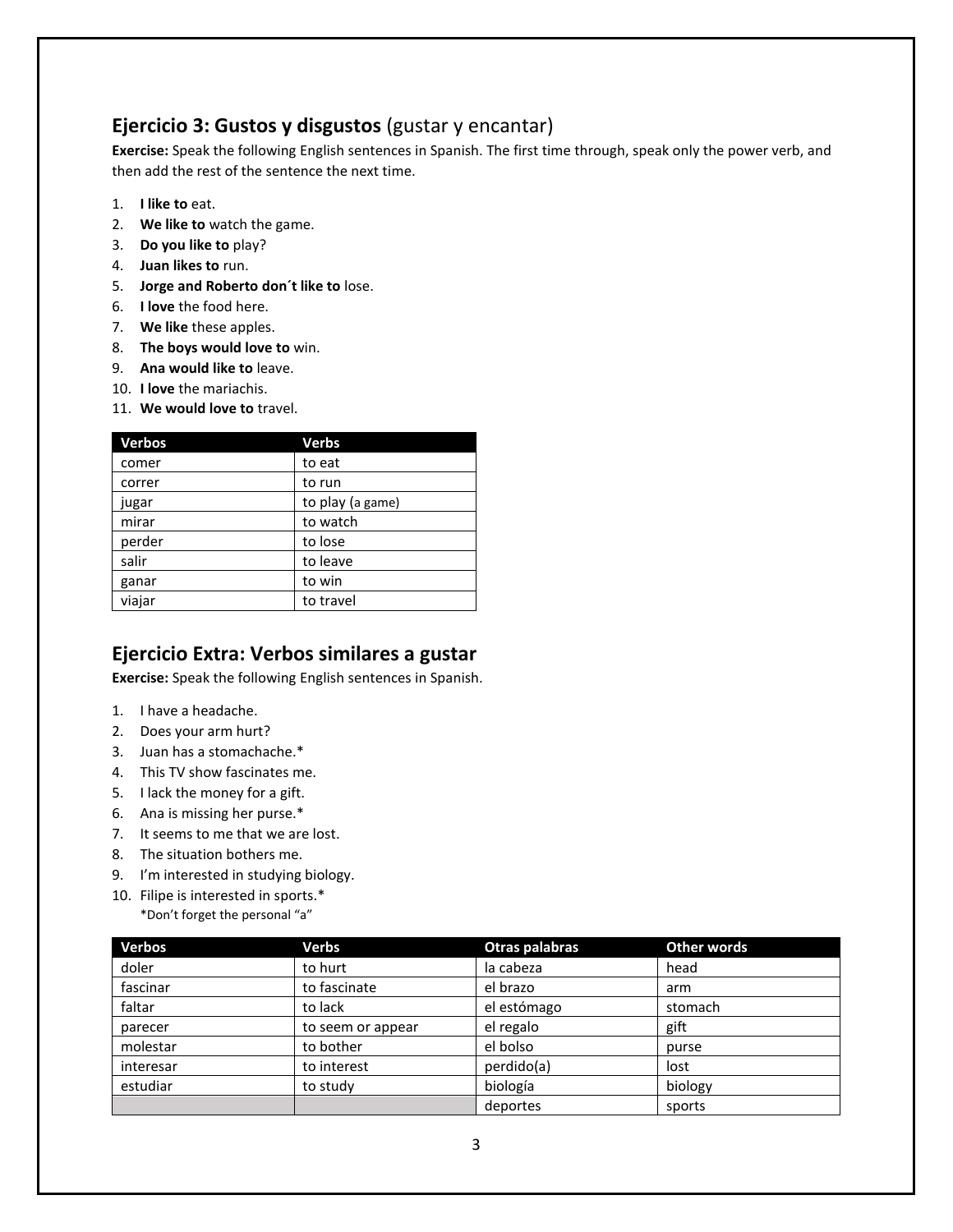#### **Ejercicio 4: Otras frases usadas con infinitivos**

**Exercise:** Speak the following sentences in Spanish.

- 1. It's important to listen to the song.
- 2. It's easy to learn the game.
- 3. It's not fun to work on Saturday.
- 4. It's useful to practice.
- 5. You have to return the book.

#### Notes:

- 1. Use an alternative to "tener que"
- 2. Use the more polite version
- 3. Don't forget the personal "a"
- 6. You have to finish the homework. $<sup>1</sup>$ </sup>
- 7. You ought to help your brother.  $3$
- 8. You must not forget the telephone number.
- 9. You should respect your elders.<sup>2</sup>
- 10. You shouldn't listen to gossip.<sup>2</sup>

| <b>Verbos</b> | <b>Verbs</b>       | Otras palabras         | <b>Other words</b> |
|---------------|--------------------|------------------------|--------------------|
| es            | it is              | la canción             | school             |
| hay que       | you must, one must | el juego               | the library        |
| debes         | you ought to       | el sábado              | work               |
| deberías      | you should         | el libro               | dinner             |
| escuchar      | to listen          | la tarea               | homework           |
| aprender      | to learn           | hermano(a)             | concert            |
| trabajar      | to work            | el número del teléfono | telephone number   |
| practicar     | to practice        | mayores                | elders             |
| terminar      | to finish          | los chismes            | gossip             |
| ayudar        | to help            | sencillo(a)            | simple             |
| olvidar       | to forget          | divertido(a)           | fun                |
| respetar      | to respect         | útil                   | useful             |

#### **Ejercicio Extra: Algunos verbos reflexivos**

**Exercise:** Speak the following English sentences in Spanish.

- 1. I can sit down or stand up.
- 2. Yes, we know each other from school.
- 3. You have to behave in the library.
- 4. In the morning Ana takes a shower before getting dressed.
- 5. I feel good!
- 6. I always try to improve myself at work.
- 7. It is important to wash your hands before dinner.
- 8. We always help each other with our homework.
- 9. We need to leave for the concert.
- 10. Juan wakes up at 6 AM.

| <b>Verbos</b>       | Verbs                | Otras palabras | Other words |
|---------------------|----------------------|----------------|-------------|
| sentarse            | to sit               | la escuela     | school      |
| levantarse          | to stand             | la biblioteca  | the library |
| comportarse         | to behave            | el trabajo     | work        |
| ducharse            | to shower            | la cena        | dinner      |
| vestirse            | to get dressed       | la tarea       | homework    |
| mejorarse           | to improve oneself   | el concierto   | concert     |
| lavarse (las manos) | to wash (your hands) |                |             |
| ayudarse            | to help each other   |                |             |
| irse                | to leave             |                |             |
| despertarse         | to wake up           |                |             |